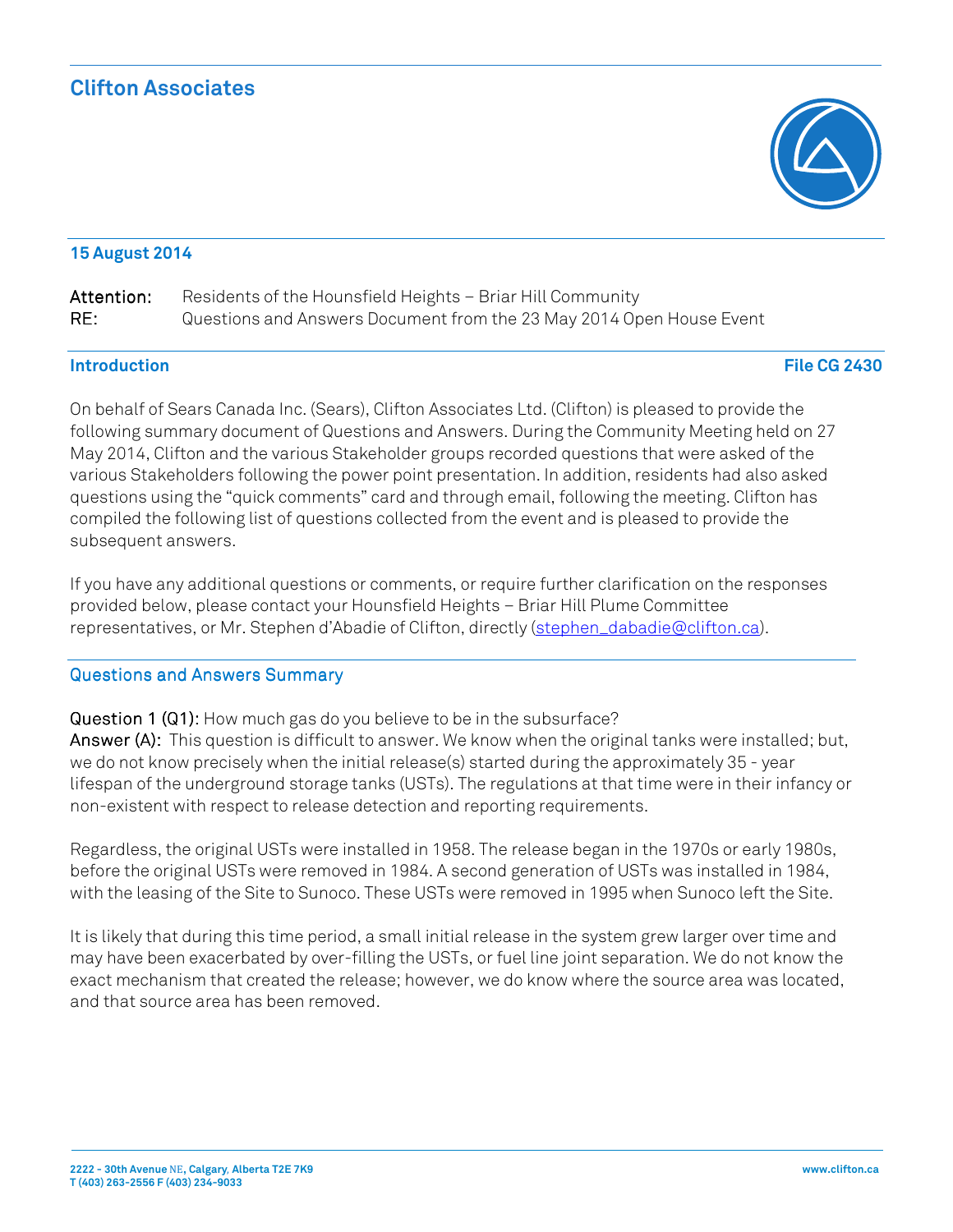Q2: Q2: How much have you recovered to date?

 A: A: Since January of 2011, it is estimated that approximately 3,480 L of liquid petroleum hydrocarbon (LPH) vapour equivalent has been removed from the subsurface by the operation of the Dual Phase Vapour Extraction (DPVE) system that has also treated over 700,000 L of groundwater. In addition, prior to the activation of the DPVE system, a total of 478 L of LPH was withdrawn using a passive bailer method.

 Q3: Q3: How long to recover the remaining product, remove the treatment plant, and restore Lion's Park? A: A: There is currently no detectable LPH in any of the existing monitoring wells on Site; however, the DPVE system is still extracting groundwater containing dissolved phase petroleum hydrocarbons (PHCs). The DPVE system is continuing to: reduce the total amount of petroleum hydrocarbons beneath the community; keep the northern half of the plume from moving any further to the south, and causing the larger plume to be separated into two, smaller sections; and, decrease the remediation timeframe.

 Q4: Q4: Apparently there is no free LPH left to be removed, so what is the purpose of the new boreholes to be drilled? Is it solely to check for LPH in previously inaccessible areas between the wells? If none is found in new wells this year, will the remediation project end? Is the DPVE the way to go now that LPH is said to be gone?

**A:** The purpose of the new boreholes is to better define the stratigraphy and more accurately delineate the subsurface contamination. The purpose of the new monitoring wells is to isolate stratigraphic units and better understand the location of the groundwater impacts. All this information will allow us to manage the Site more effectively and allow us to apply new remedial options more to greater success. The new remedial options will focus on the dissolved phase PHCs, if that is all that remains; or, focus on both LPH and dissolved phase PHCs, if LPH is found.

 Q5: Q5: What is the range of estimates of the LPH originally estimated to be in place after all the work that has now been done since 1998?

 A: A: It is assumed that the original release occurred prior to 1984. Since record keeping requirements were less stringent at the time; it is difficult to determine how much product was originally released. At this point, so much time has passed that the total loss has become less important.

 Recovery percentages are more important for recent releases from pipeline ruptures or shipping accidents. During catastrophic releases such as these, we would calculate a maximum quantity of product based upon the container size and time of occurrence.

 A long period of time has passed since the initial release. The date and specific mechanism of release is unknown. The product plume has expanded to fill pore space in the surrounding soils and dissolved into the groundwater. A very limited amount of the original fuel remains as "free-product" or, as LPH floating on the existing water table. Since the residual petroleum plume material is not comprised of LPH, it is more difficult to collect and recover.

 Much of the residual product is now located in the pore space of the soils at depth or dissolved in the groundwater; it requires a different frame of reference (i.e. plume delineation) to discuss the quantity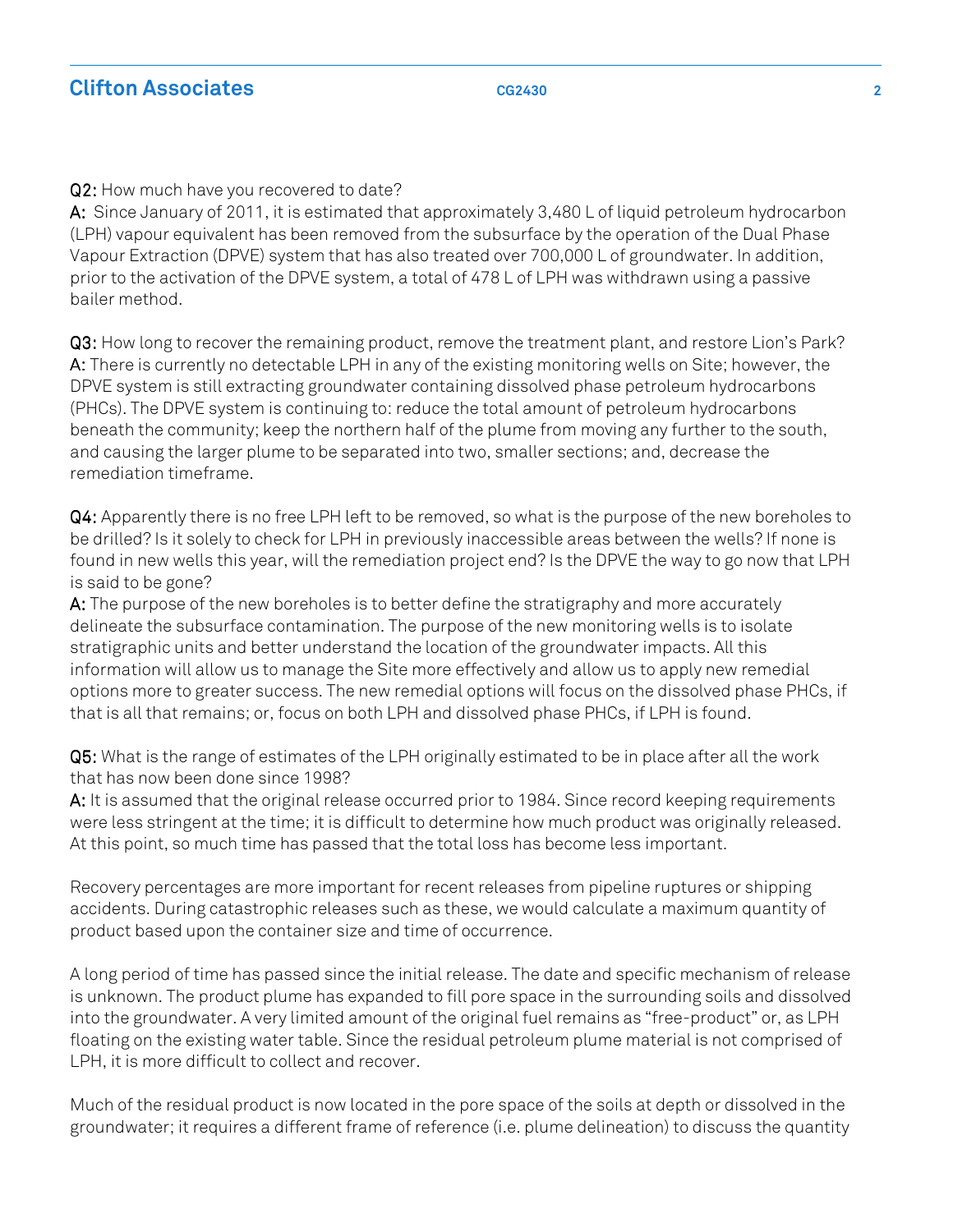and to judge the effectiveness of the remediation. In this frame of reference, we look to delineate the boundaries of the plume and then compare future readings against [the frame of reference. Is](https://theframeofreference.Is) the plume expanding, remaining stable, or shrinking? Our end goal is to define the plume boundaries and then achieve a shrinking plume.

 Currently LPH is not being detected in any of the existing monitor wells. There is the potential that LPH exists in areas where we have previously not been given access and as such, these areas have not been investigated.

 Q6: Q6: The DPVE system has recovered 2,461 litres of LPH (to 30 June 2013). What percent of the original LPH in place is this?

 A: A: Since 30 June 2013, the DPVE system has recovered approximately an additional 1,000 L of LPH vapour equivalent for a total of 3,480 L. Since the total volume of the release is unknown, we cannot calculate what percentage of the total LPH this represents. Please refer to the previous [question. As](https://question.As) stated in a previous answer, we are no longer detecting LPH in any of our monitoring wells.

 Q7: Q7: During the community meeting it was stated that more gas vapour data is to be gathered to establish how big the plume is. This was done over ten years ago, and it's telling us that nobody knows what we're dealing with. Was the gas vapour data poorly gathered in the past and is this why it is being redone?

 A: A: The original soil vapour gas samples were obtained and evaluated in 2003 – 2005 per the required standards of the time. The data was gathered and assessed appropriately for the state of knowledge at the time; however, over ten years have passed since the original data was collected and technology has advanced as well. The health and safety of the area residents is paramount, so we felt it prudent to sample again, as necessary, and make sure that things have not changed.

 Moving forward, soil vapour gas sampling will only be done in locations where it is determined to be necessary and will add value to our overall understanding of the Site.

 In reference to the dissolved phase groundwater plume, it had been mainly delineated under older guidelines. The guidelines have changed since the original work was completed in 2005 and have become more stringent. Because of this change, levels of constituents in the groundwater that were acceptable then, are no longer sufficient to delineate the plume, and new data points are needed.

 Q8: Q8: Why is Intrinsik still involved in Health Risk Assessment (HRA), while we're told in the info package that "the risk assessment determined that there is no health risk to the residents…"? A: A: Alberta Environment and Sustainable Resource Development (AESRD) has requested a revised HRA to confirm that health risks are not present at the Site. In addition, since the original HRA, guidelines for determining risk levels have changed. Intrinsik's involvement will include the calculation of revised risk assessment [guidelines. It](https://guidelines.It) is beneficial to include a firm with a significant history of knowledge on the background of the Site and who is competent in HRAs.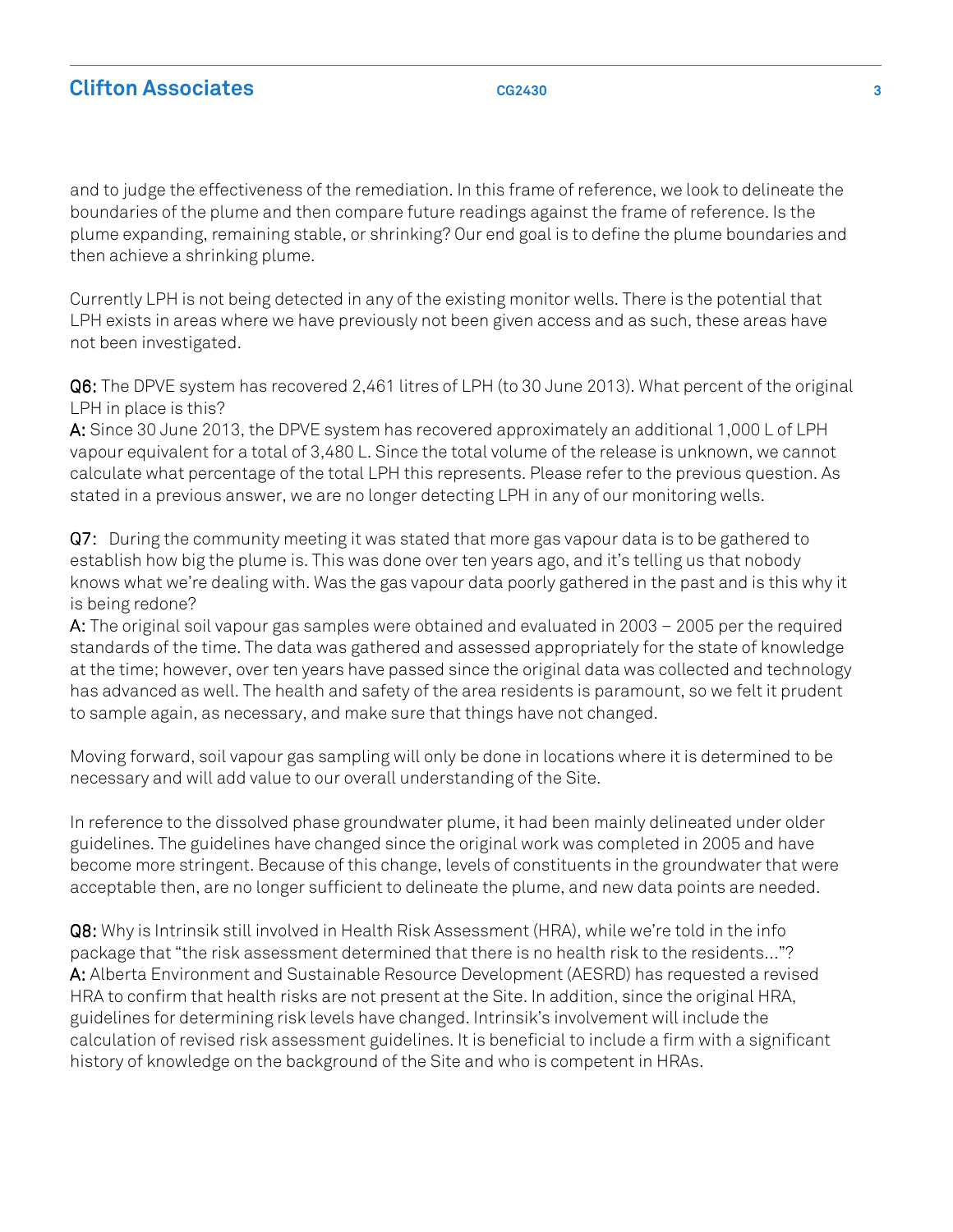# **Clifton Associates** 4 *CG2430* **<b>4** *CG2430* **4 4**

 Q9: Q9: Considering that Sears is for sale, we are concerned that Sears will be bailing out of the clean-up of polluted grounds in HH-BH at some point? Is Sears allocating sufficient funding over the years to fully remediate the problem?

 A: A: The changes regarding Sears are an ownership matter, not an operational matter. No matter what the makeup of the ownership of Sears, Sear's management expects the remediation efforts to continue as proposed in the Updated Site Management Plan (SMP, 2014). Sears has an obligation to the current owners of Sears and any potential new owners of Sears to disclose this information. Through disclosure, it can allocate the necessary resources to remediate the Site to applicable standards.

standards.<br>**Q10:** The timeframe for this project is becoming pathetically slow. Is Sears/Clifton putting enough resources to remedy the problem?

 A: A: The remediation has taken a long time to complete due to Site complexities and the amount of data a site of this scale generates. If we consider the original USTs as the primary source, then a secondary source would have been the soil around the tanks in the Mall area that contained liquid. The original SMP for Hounsfield Heights was designed to first address the highest concentrations of secondary source liquids. Those soils were excavated in the area near the mall years ago.

 Both the primary source (USTs) and secondary sources (soils surrounding the USTs) have been removed. With the removal of these sources, a large portion of the residual petroleum was removed.

 Meanwhile, a HRA was then completed for Hounsfield Heights. The HRA determined that there was no health risk to the residents, due to a relatively impermeable layer that exists underground between the surface and the contamination zone. This layer has prevented any vapours from migrating to the surface.

 A DPVE system was then constructed in Hounsfield Heights to remove LPH (a tertiary source) over the planned course of approximately 3-5 years. The DPVE system, now in its fourth year of operation, has led to the reduction of LPH to non-detectable levels.

 Since the original SMP was implemented, the Alberta guidelines have changed. AESRD has now asked Sears to meet the new guidelines. Therefore, we are starting additional work in the neighbourhood. To meet these new requirements, we now need to gather additional data, which will require a new network of wells.

 While all of this is on-going, we will continue to treat the groundwater for dissolved phase PHCs and keep the DPVE system operational.

 The timeline may seem long; however, sub-surface remediation can be extremely difficult in densely urban areas, due to the complexities involved up to 35 m below the surface, and also due to the physical limitations at the surface.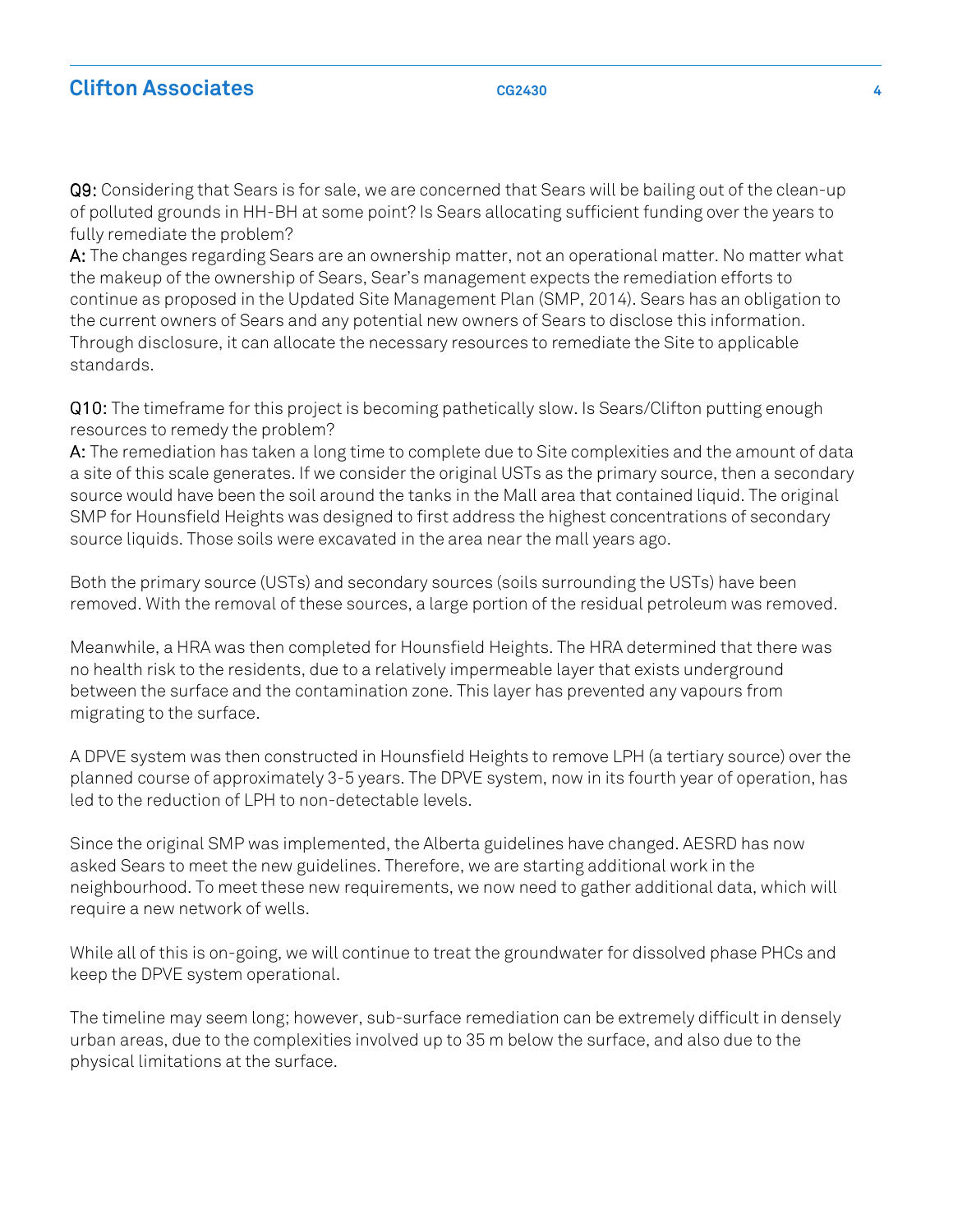Q11: Q11: Competence of operator to deal with the remediation issue is to be questioned. A: A: Clifton has conducted environmental work for over three decades and has successfully managed numerous environmental remediation projects. Each project presents its own unique challenges that require a specific approach to solve the problem. Clifton has guided Sears in the removal of primary, secondary, and tertiary source areas. We are working with Sears on the removal of the dissolved phase plume, while addressing the new regulatory requirements.

 The Manager of Clifton's Calgary Environmental Group has over 24 years of experience working on complex site assessment and remediation sites.

 Q12: Q12: Explain the ROW access by Clifton to drill on individual properties without needing property owner permission?

 A: A: The easement along the front of individual properties adjacent to the roadway (right of way, or ROW) allows access for the installation of the utilities and other installations, such as monitoring wells. This is governed by the City of Calgary By-Laws. We will make every effort to notify residents of the potential locations of the new monitoring wells. The wells will be placed between the street and the sidewalk.

 This is not related to the additional well locations that Clifton is requesting of the residents within the actual yards at important data gap locations.

 Q13: Q13: Please provide a time line for [the remediation effort. It](https://theremediationeffort.It) appears that Sears/Clifton would aimlessly be going about "doing work" forever, and in time losing sight of what needs to be accomplished.

 A: A: A timeline to complete remediation cannot be provided at this time, as it depends on numerous factors. First of all, without access to a large portion of the Site area that is occupied by private properties, it is difficult to fully delineate and quantify the extent of the contamination. To date, with a few exceptions, we have been left to investigate the Site from City of Calgary roads and laneways.

 The Updated SMP (2014) does list a variety of potential remedial options that could be applied, in tandem with the DPVE, to speed up the remediation of the Site. In addition, the newly acquired data from the proposed drilling will also allow us to propose remedial options to specifically address the residual contamination. Please see the response to Question 10. A schedule of work milestones is provided in the SMP and will be updated as required for the 2015 – 2016 period.

 It should be noted that with each passing day, through the use of the DPVE, as well as the naturally occurring biodegradation of the existing PHCs, the Site is improving. There is no longer a continual source of PHCs making the problem any worse. The efforts moving forward will only reduce the total remediation time.

 Q14: Q14: The work plan presented at the community meeting just seemed too "loosey-goosey," can you comment on this?

 A: A: The structure of the community meeting limited the amount of time available to discuss the details of the Updated SMP (2014). The purpose of the meeting was to give all Stakeholders an overview of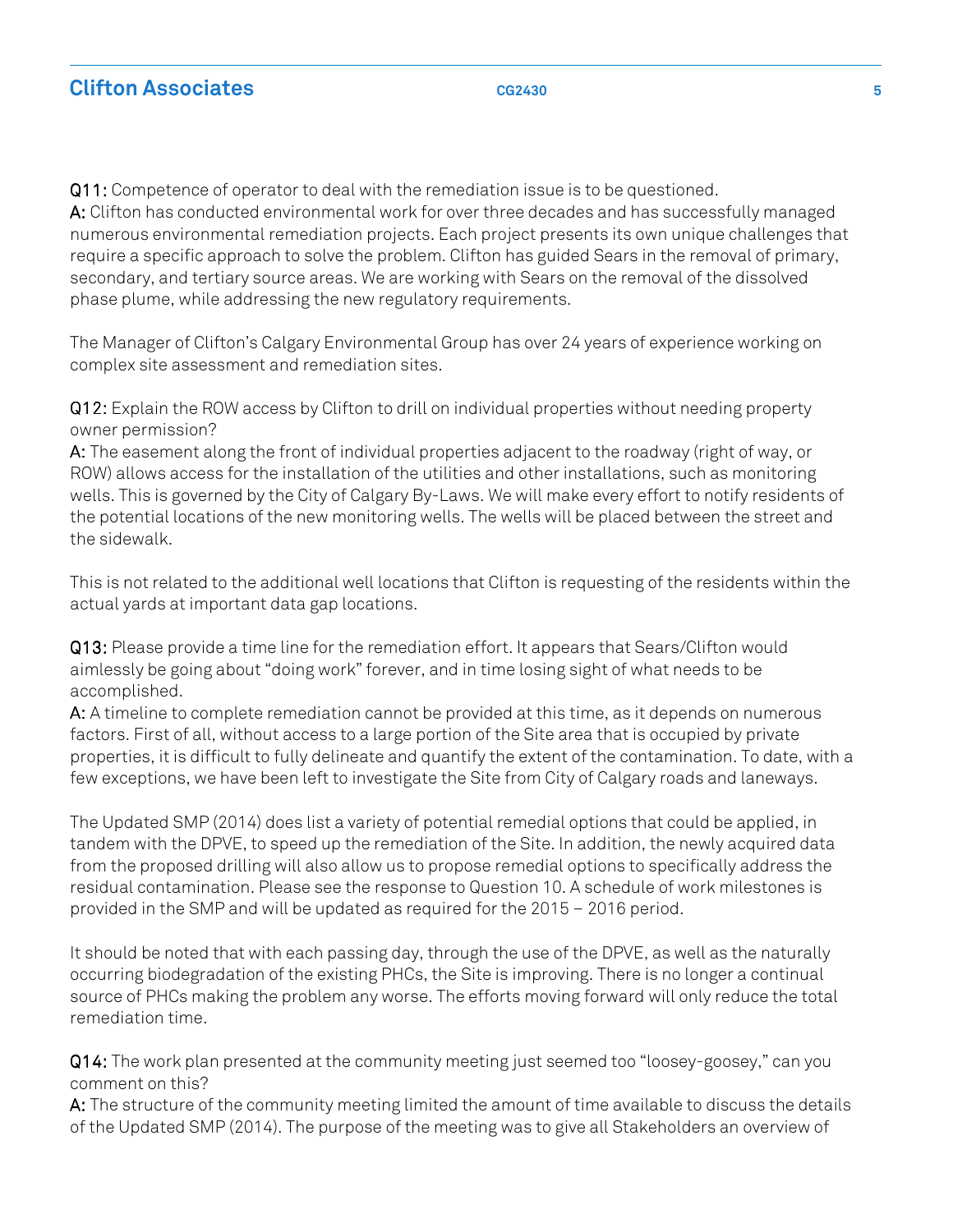# **Clifton Associates CG2430 6**

 the proposed work plan that was prepared by qualified professionals within the field of environmental consulting. The Updated SMP (2014) has also been reviewed by the various governmental Stakeholders, including AESRD, AHS, and the City of Calgary, who all assessed the technical and logical validity of the proposed work plan. We feel the proposed work plan as laid out in the Updated SMP (2014) will allow us to logically manage the Site more effectively and come to the appropriate remedial recommendations.

 Q15: Q15: How long are new SMP activities to be before they decommission the DPVE and restore the park? There is too much waffling by saying "it depends," but in the 16 years since gas was first discovered, Clifton ought to have developed some predictive ability!

 A: A: The initial intent behind the operation of the DPVE was to remove detectable LPH. Since operation of the DPVE has begun, there is no longer any detectable LPH in the existing monitoring well network. The secondary purpose of the DPVE was to continue to remove PHC contaminated groundwater, which it is currently doing. Each day the DPVE is in operation, the Site gets cleaner by removing more PHCs from the subsurface.

Q16: Q16: What is the total volume released?

A: A: Please see the answer to Q5.

Q17: Q17: What volume has been recovered?

A: A: Please see the answer to Q6.

 Q18: Q18: In the figures presented at the community meeting, what does the black (in some cases red) diamonds with numbers represent?

 A: A: The Black Diamonds with numbers presented on the figure during the public meeting represent the location of the existing monitor wells. A new Figure will be generated of the existing and new monitoring wells once all of the drilling work is complete.

Q19: Q19: Which is the company that does (did) ground DPVE System?

 A: A: The DPVE was manufactured by a company named Ground Effects Environmental Services. The system is now operated and maintained by Clifton and Sequoia Environmental Remediation.

### Q20: Q20: How have the concentrations changed over time?

 A: A: Concentrations of PHCs within the groundwater have fluctuated over time. In some wells we have seen decreasing concentrations and others, increasing. This is due to the movement of the PHC plume through the subsurface over time, as it is carried along by [the groundwater. It](https://thegroundwater.It) is safe to say that since the removal of the source material and operation of the DPVE, the total mass of PHCs related to the original release has been reduced significantly.

Q21: Q21: How many wells are there now?

A: A: There are currently 59 monitoring wells located throughout the Hounsfield Heights area.

Q22: Q22: How many wells are getting put in?

A: A total of new 98 monitoring wells have been proposed for the Hounsfield Heights area.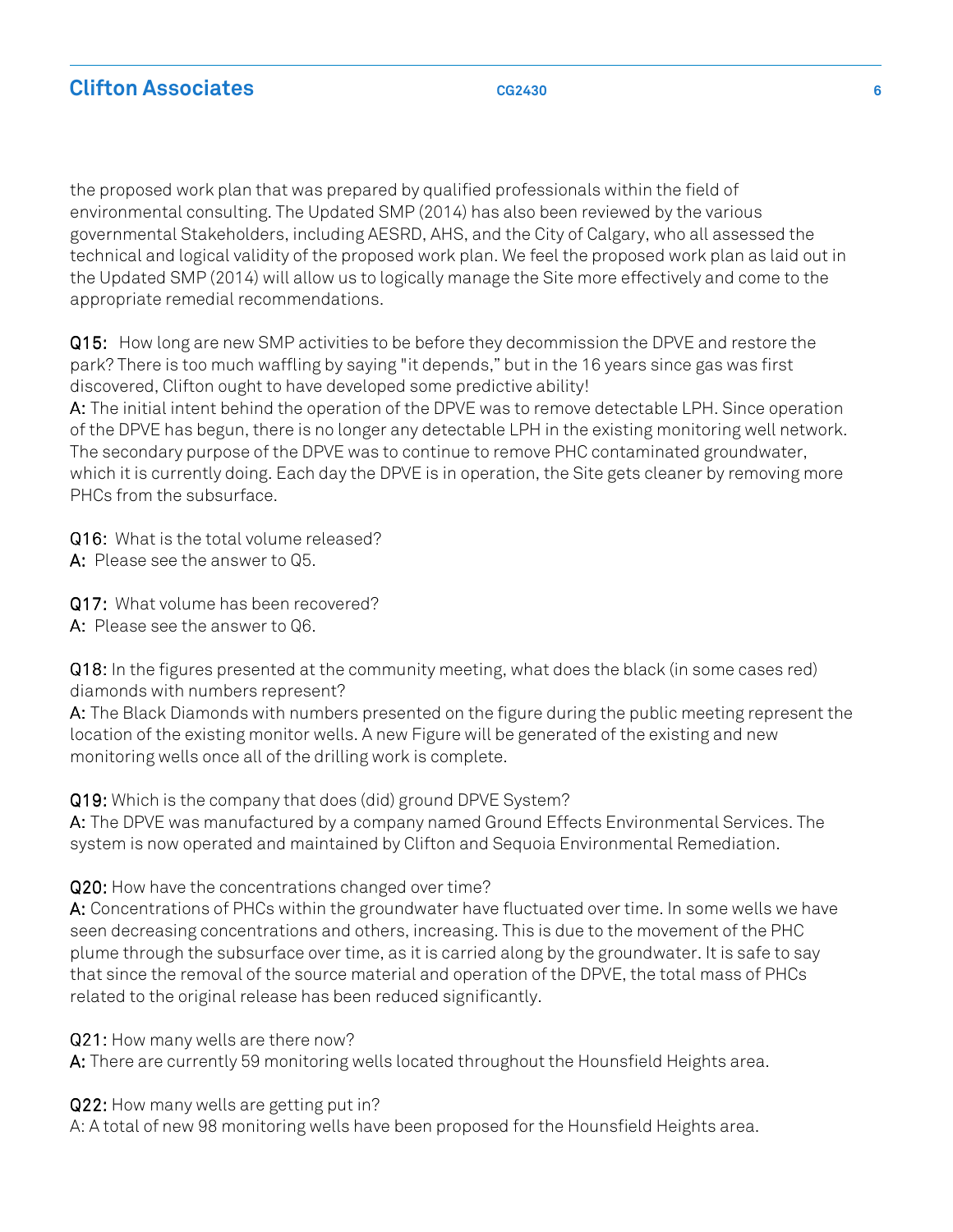### Q23: Q23: Are people at risk to be in their basement?

 A: A: Based on the previous HRA completed for the Site, there is no health risk. Although we have data and reports that indicate that there is not any risk to human health, we want to go a step further. Working with AESRD, we are conducting additional tests to further support the data that indicates there is no risk to human health. The new Updated SMP (2014) includes additional testing methods (air, for example and the installation of new soil vapour monitoring wells, if needed) to help assure this conclusion.

Q24: Q24: Are the work hours during the day flexible?

 A: A: Working hours will be primarily during normal business hours; however, we will attempt to [accommodate any special requests, if asked. It](https://accommodateanyspecialrequests,ifasked.It) is not our intention to interrupt the neighbourhood during the early morning, evening, or weekend hours.

Q25: Q25: Are you putting new wells in people's lawns?

 A: A: The majority of the new monitoring wells will be installed on public property (roadways, green spaces, and easements). If residents are willing to allow access to their property for the installation of monitoring wells, we will make arrangements to install a monitoring well, if the well location will provide valuable information in an area with a data gap.

 Q26: Q26: How many monitoring wells are planned? A: A: Please see the answer to Q22.

Q27: Q27: When will all these planned wells be drilled?

 A: A: We are striving to have all the decommissioning, borehole drilling, and monitoring well installation completed by the end of 2014.

### Q28: Q28: When will the three PHC invaded strata be mapped to your satisfaction?

 A: A: Following our borehole drilling and subsequent sampling events, we will determine if we have adequately delineated the groundwater plume. If the plume has been adequately delineated, we will be done with the soil boring and groundwater well installation phase of the work; that is, unless the plume continues to expand. If this round of well installation does not adequately delineate the plume to the satisfaction of Clifton and AESRD, then additional wells may be necessary in the spring of 2015.

 Q29: Q29: Are you considering injection and producing (extraction) wells for the injection of the surfactant of some chemical to remove PHCs, and all removal of surfactant/PHC fluid? A: A: Yes, a variety of remedial options has been, and will continue to be considered, moving forward.

 Q30: Q30: In the 'Best Case' scenario when will all invaded strata be remediated? A: A: We are unable determine an exact end point at this point in time. We will gather needed data, manage the risk, and continue to remediate.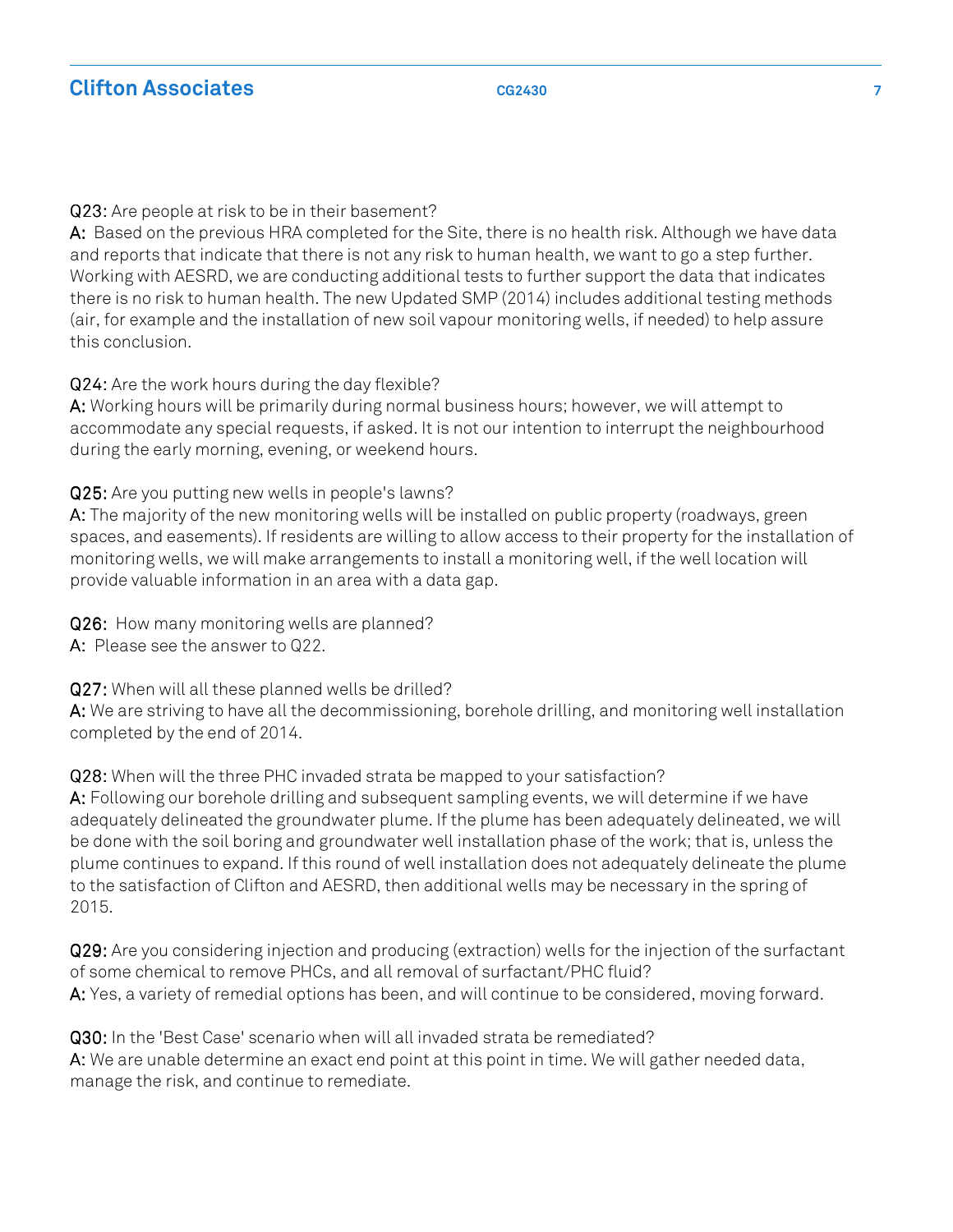Q31: Q31: How deep are the PHC impacts within the Site?

**A:** The impacts vary across the Site. In the Hounsfield Heights area, the impacts can be found to a maximum depth of at least 18.3 m (BH725).

Q32: Q32: What are some of the other remedial options?

 A: A: Several other remedial options have been considered, including bioremediation, in-situ chemical oxidation, as well as additional mechanical options, such as a collection trench. There are other options available to us, such as directed groundwater recirculation, which may become more likely after we see the results of the latest round of investigation.

 Q33: Q33: How current is the data which was presented at the community meeting? A: A: The data presented during the community meeting was current to 2013.

 Q34: Q34: How many monitoring wells? A: A: Please see the answer to Q22.

 Q35: Q35: When will the wells be drilled? A: A: Please see the answer to Q27.

 Q36: Q36: 1239 – 16A Street. What is the red dot in front? A: A: Please see the answer to Q18.

 Q37: Q37: Regarding having access to my yard-what is the advantage or disadvantage especially, with respect to the re-sale property?

 A: A: We are not aware of any effects on the resale value of homes within the area related to drilling on private property. This answer would be better addressed by a qualified Realtor.

 With respect to advantages or disadvantages of having access to your yard (assuming that this is to install a monitoring well), the main advantages will include a more complete picture of the plume and existing subsurface conditions. The data will allow Sears and Clifton to make better, more informed, decisions regarding the remediation of the Site. Gathering data at certain locations may allow the remedial program to be accelerated, based upon the data collected. Disadvantages will include some temporary inconvenience, short term noise, some temporary effects on the yard and/or [fencing. In](https://fencing.In)  that case, all damages will be immediately fixed by Sears.

 Q38: Q38: We are concerned about obtaining development permits from the City Planning Department, with respect to the contamination within the Site. Can you comment on this? A: A: To our knowledge, the City of Calgary has not challenged any permits. We have been working with the City of Calgary on this project and will be informing the residents of any information we receive from the City pertaining to this issue. We are currently discussing the idea of tagging properties in the area; if a home is taken down or removed, Sears would be notified. This would ensure that an opportunity to collect soil and groundwater samples while the structure is removed would not be missed.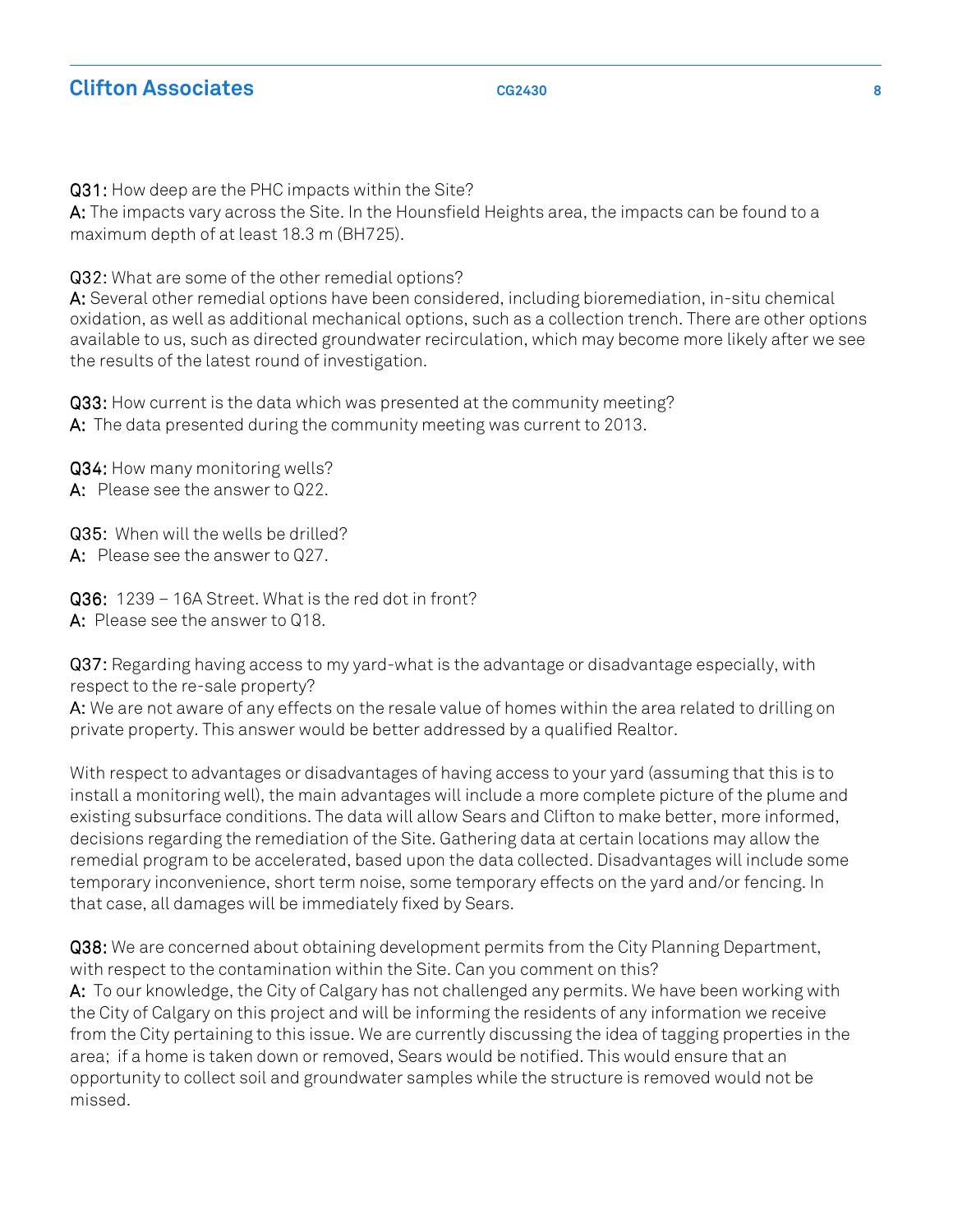Q39: Q39: We are concerned about a conditional sale that may fall through due to perceived or real contamination concerns. Can you comment on this?

 A: A: This question is best answered by a qualified Realtor. However, there has not been any identified risk to Hounsfield Heights' area residents from the plume. More assessment data will be collected to confirm that there is not any risk.

 Q40: Q40: How many monitoring wells are planned? A: A: Please see the answer to Q22.

 Q41: Q41: When will all of the wells be in place? A: A: Please see the answer to Q27.

 Q42: Q42: In the "best case," when will all strata be free of HC's? A: A: Please see the answers to Q13 and Q30.

 Q43: Q43: Have you considered injection/producing wells to inject/retrieve a surfactant? A: A: Please see the answer to Q29.

 Q44: Q44: When will all invaded strata be mapped? A: A: Please see the answer to Q28.

 Q45: Q45: What responsibility is there for homeowners to disclose information related to the environmental concerns within the community in a property transaction? A: A: This question is best answered by a qualified Realtor.

 Q46: Q46: Will the PHCs within the subsurface migrate towards, and impact, the Bow River (over 1500 m away)?

 A: A: This is highly unlikely. Sears will continue to monitor the movement of the plume and remediate the Site. If the plume appears to be in a position to continue to migrate to that distance, additional remedial options would be implemented to prevent this from occurring.

 Q47: Q47: Why was the plant shutting down so often since it first begun operating? A: A: When the DPVE system shuts down, this is a safety mechanism to keep from permanently damaging components of the system. The reason for the shutdown is then identified, and repairs made, or in the case of frequent shutdowns for the same reason, a modification to the system may be proposed to eliminate the cause of the shutdowns. The DPVE system has been continuously operating since March 2014. During the previous three years of operation, the system underwent various maintenance, repairs, and modifications due to the hydrogeologic conditions at the Site. This is normal; but, it is only non-operational while maintenance and repairs are being performed.

 Q48: Q48: Why is air monitoring being done in my house? If we say yes, how much do we have to be involved?

 A: A: Having an Indoor Air Quality assessment within your home is not a requirement and residents have every right to forgo this option. Should you want an IAQ assessment and should it be warranted, you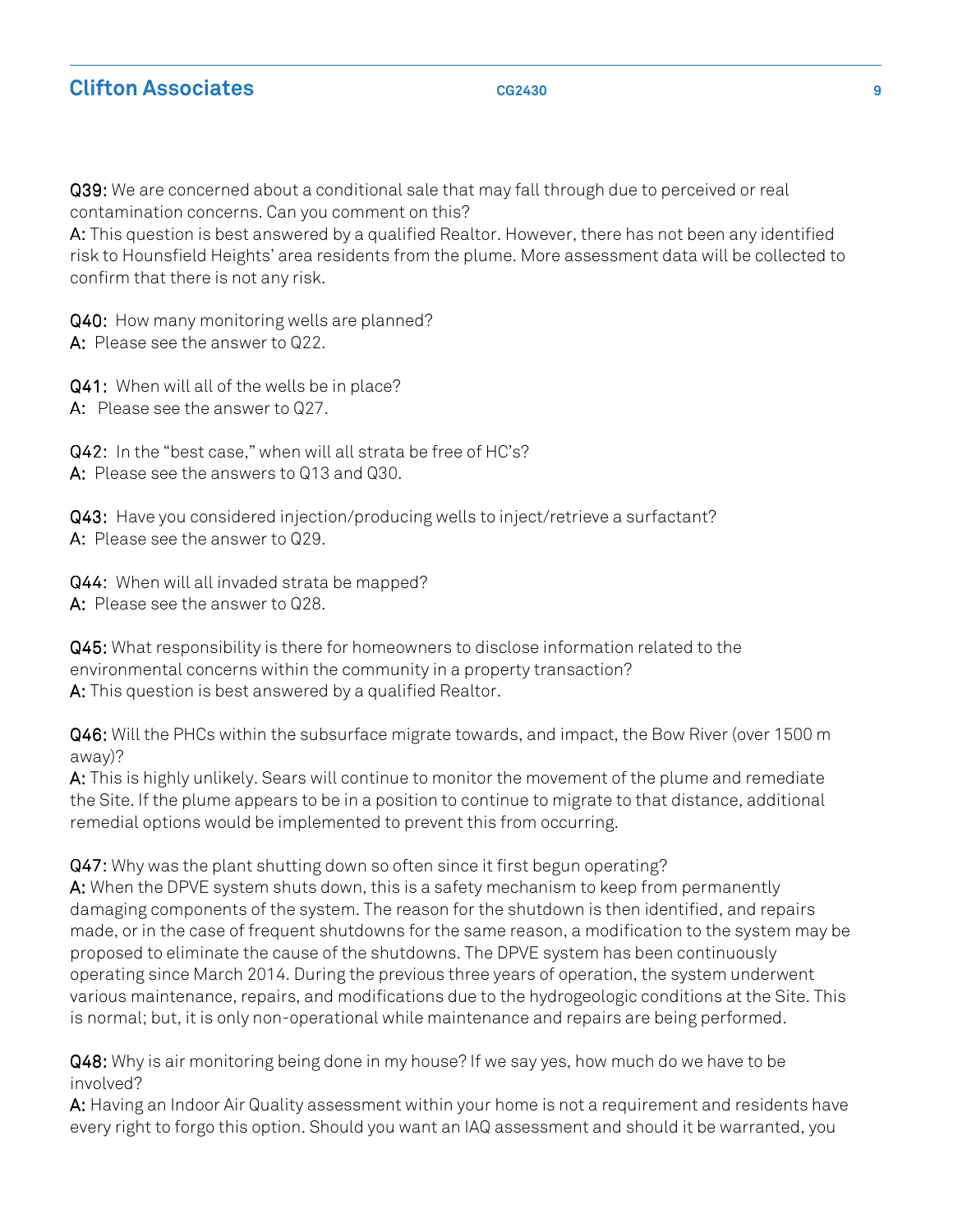will be contacted and the entire process would be explained in detail, along with proper documentation provided. If contacted, your involvement would mainly entail removing some potential source areas from your home, and allowing Clifton representatives access to install and remove the air sampling equipment over a 48-hour period.

 Q49: Q49: Can Sears sell the property and with it, the environmental liability? A: A: No, the person responsible cannot sell the environmental liability with the property. Further questions should be directed to an environmental attorney.

Q50: Q50: Will the Alberta Government take over this Site?

 A: A: No, the Alberta Government does not have any plans to take over the Site. In Alberta, we believe those responsible for contamination should be held liable for clean-up. To date, Sears has been cooperative working with AESRD to address this environmental concern.

 Q51: Q51: We can't seem to find info on the Environmental Site Assessment Repository, can you create a link for the community to obtain this information?

A: A: The link to the ESAR was posted on the community website in August 2014.

 Q52: Q52: Will AESRD accept Monitoring Natural Attenuation (MNA) as a viable remedial option at the Site?

 A: A: Many remedial options are being assessed as their applicability at the Site. It is likely that an approach of multiple remedial options may be required or used at the Site, of which, MNA may be  one.

 Q53: Q53: We bought our house two years ago and there was no indication of the environmental concerns within the community; there is simply no system to find out. We feel information should be available to all potential purchasers. The City should have a document on their website. Can you comment on this?

 A: A: Information is available through AESRD and the ESAR, where a Realtor can inquire on any potential environmental concerns. However, residential real estate agents often do not look into this information in as much detail as a commercial real estate agent would. This particular issue has been long term and well publicized within the community. That being said, there has never been any identified environmental risk to the residents of the Hounsfield Heights area as of the date of the Updated SMP (2014).

 Q54: Q54: Are realtors required to disclose info on contamination? A: A: This question is best answered by a qualified Realtor.

**Q55:** 11<sup>th</sup> Avenue and 15<sup>th</sup> Street, after the LRT was put in place, the sump pumps did not seem to work anymore, and the groundwater table was lowered.

A: A: We will keep this in mind when looking at the next data set.

 Q56: Q56: Why did it take so long for the remediation to begin if the release was in the 1970s? A: A: Please see the responses to Q5, Q6, and Q10.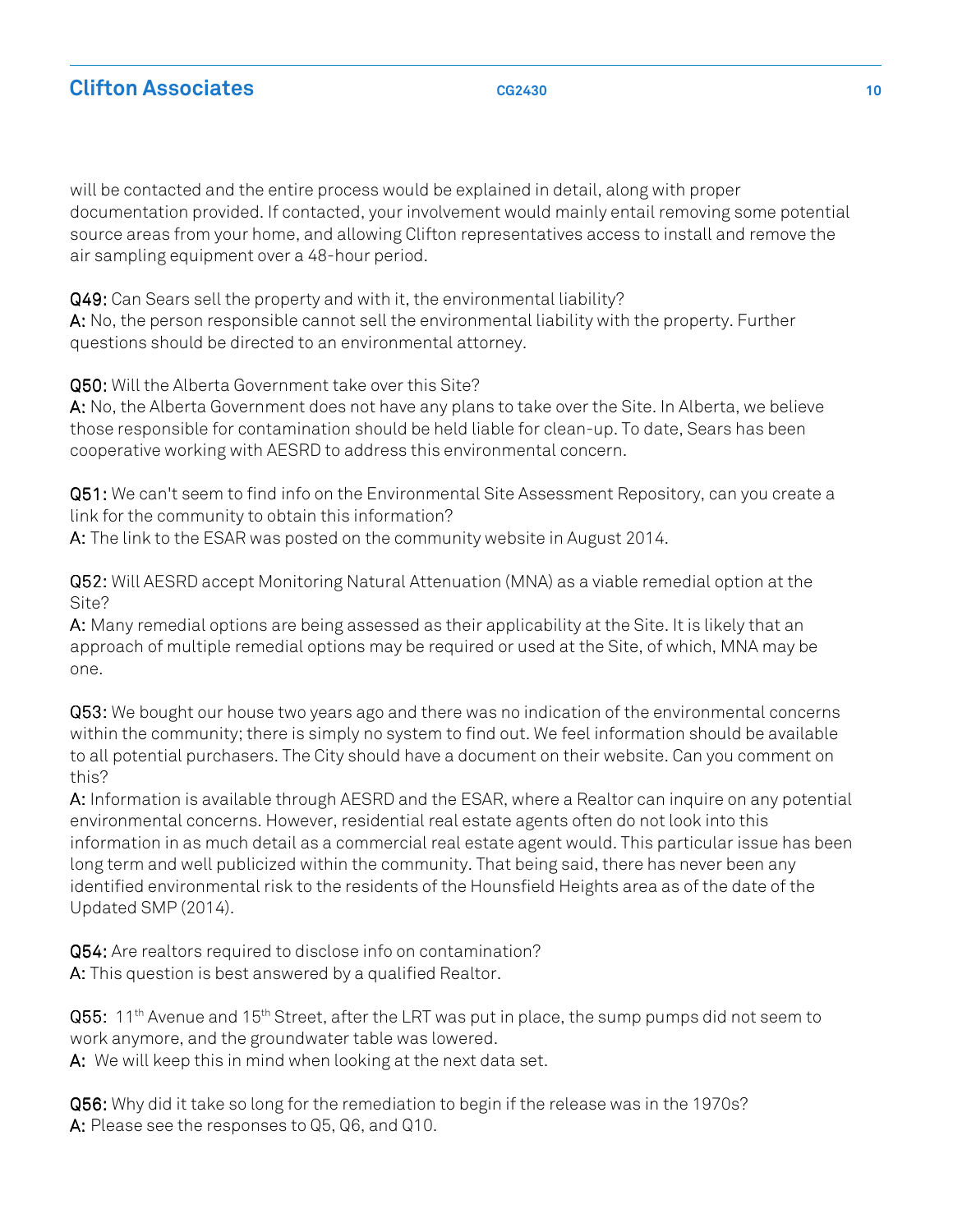Q57: Q57: Sears needs to do a better job to communicate with the community. Can you comment on this? A: A: The revised communication plan will be much more effective and create clear lines of communication between the community, Sears, Clifton, AESRD, AHS, and the City of Calgary.

**Q58:** Have you considered using tracers at the Site to determine preferential flow paths? A: A: Tracers have been considered; however, at this point in time, the value of using tracers to track flow pathways would not be quick or beneficial.

 Q59: Q59: How long will it take for new monitoring wells to stabilize after they are installed? A: A: It is anticipated that once the wells are developed after installation, they will be stable. The development of a monitoring well can take several hours to several days, depending upon how much water is produced, and stratigraphy.

 Q60: Q60: Who can I contact if I notice wells they are damaged or broken and need repair that may pose a safety concern?

**A:** Please contact Stephen d'Abadie at <u>[stephen\\_dabadie@clifton.ca](mailto:stephen_dabadie@clifton.caforany)</u> for any such concerns. These issues are extremely important to Sears and Clifton and will be dealt with immediately.

Q61: Where can I get historical reports on the work completed in the neighborhood? A: A: Please see the answer to Q51.

### Q62: Q62: Who is Intrinsik and what do they do?

 A: A: Intrinsik is a professional services firm specializing in providing superior toxicology advice to Clients across a wide range of industries. Intrinsik is recognized as a leader in toxicology, risk assessment, and risk management consultation in Canada and around the world, covering a range of services areas from environmental to pharmaceuticals and biotechnology.

 Q63: Q63: What is the significance of the zones presented in the figures at the community meeting? Is there any risk now? Did the guidelines go up or down?

 A: A: The original significance behind the zones was to break the Site into three separate risk areas. However, these zones were never maintained in the final version of the original HRA. The zones then became a way of breaking down the Site into more manageable areas to aid in interpreting data against the Site-specific guidelines. The idea of the zones will likely be abandoned moving forward, as risks will be defined for the entire community within the Site area. We have the option to apply zones in the future if we find it useful.

 As part of our new work plan, we will be gathering more information and revising our Health Risk Assessment based on the updated AESRD guidelines and procedures for risk assessment calculations. According to the data currently available to us, there is no risk to the residents within the Hounsfield Heights area.